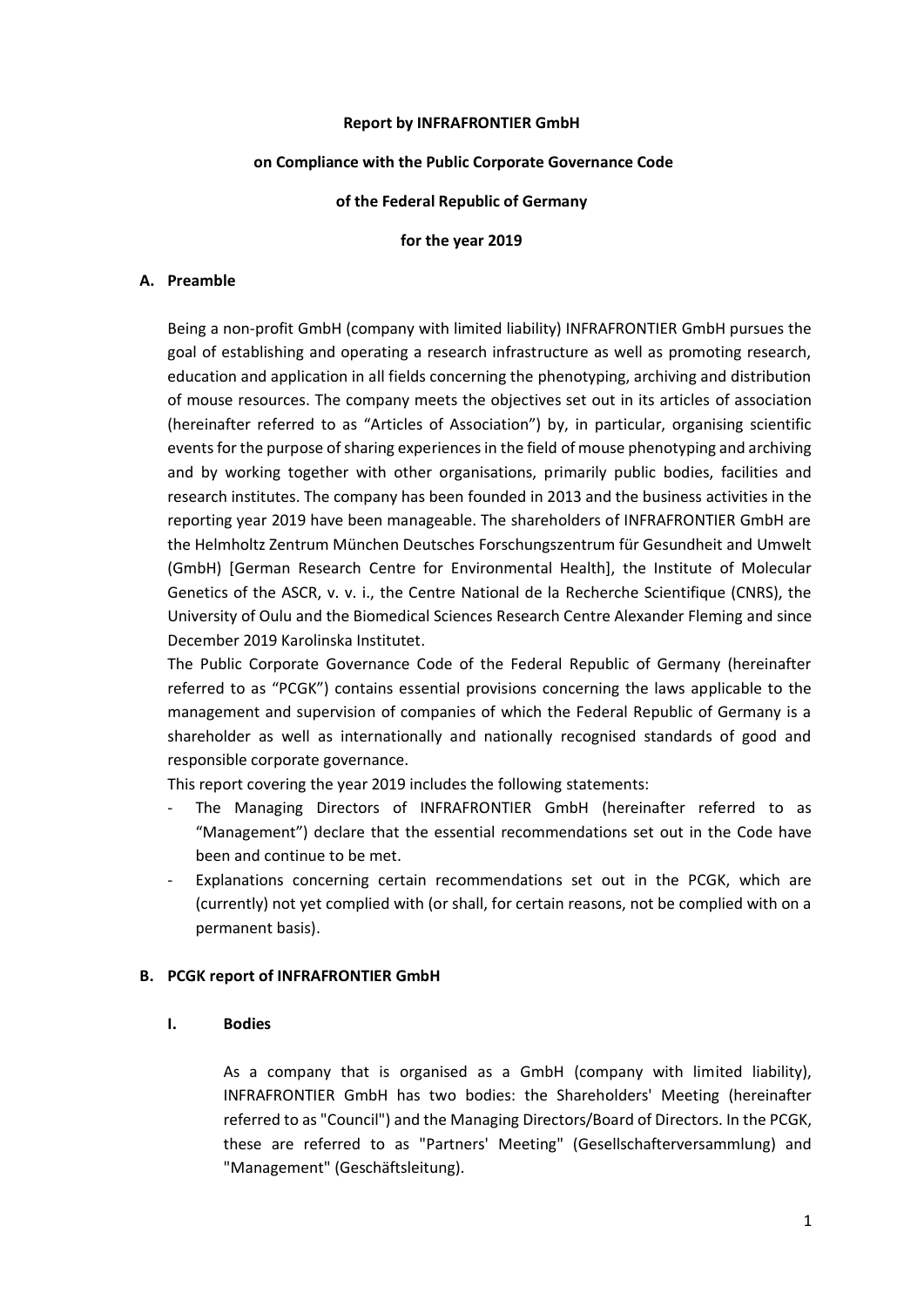# **II. Supervisory body**

In several sections, the PCGK refers to a steering and control system that is ensured by a management and supervisory body.

INFRAFRONTIER GmbH has not set up a supervisory body (supervisory board). According to the applicable statutory rules and regulations or its Articles of Association it is not duty-bound to do so. It is the task of the "Scientific Advisory Board" (Wissenschaftlicher Beirat), required by the company's Articles of Association, to advise the Council and the Managing Directors on questions of science and normal business procedures of fundamental importance. It has however no supervisory role. Hence, the task of the supervisory body according to the content and objectives of the PCGK is assumed by the Council.

# **III. Partners' Meeting**

Pursuant to section 2.3 of the PCGK, for companies that are set up as a GmbH, the meeting must be called at least two weeks prior to the day when the meeting takes place.

Pursuant to section 51 I, sentence 2 of the German Law on Limited Liability Companies (GmbHG), the invitations to the 2019 meetings of the Council of INFRAFRONTIER GmbH were, in each case, effectuated at least one week in advance.

# **IV. Cooperation of management and supervisory body**

Pursuant to section 3.1.3 of the PCGK, it is the joint task of the management and the supervisory body to provide sufficient information for the supervisory body. The duties concerning report content and rotation should, even in the case of companies that are not managed as Public Limited Companies (Aktiengesellschaft), be based on section 90 of the German Law on Public Limited Companies (AktG). The supervisory body has to set out in detail the information and reporting duties of the management in its rules of procedure. Any reports that the management submits to the supervisory body must, as a rule, be issued in writing.

The Managing Directors of INFRAFRONTIER GmbH verbally informed the Council in the course of each of the two Partners' Meetings about the development and evaluation of the company. Some of the relevant documents were sent out in advance. The paperwork was not always dispatched 14 days before the meeting; complaints etc. have so far not been submitted. The Rules of Procedure for the Board of Directors do not contain detailed provisions concerning reporting duties.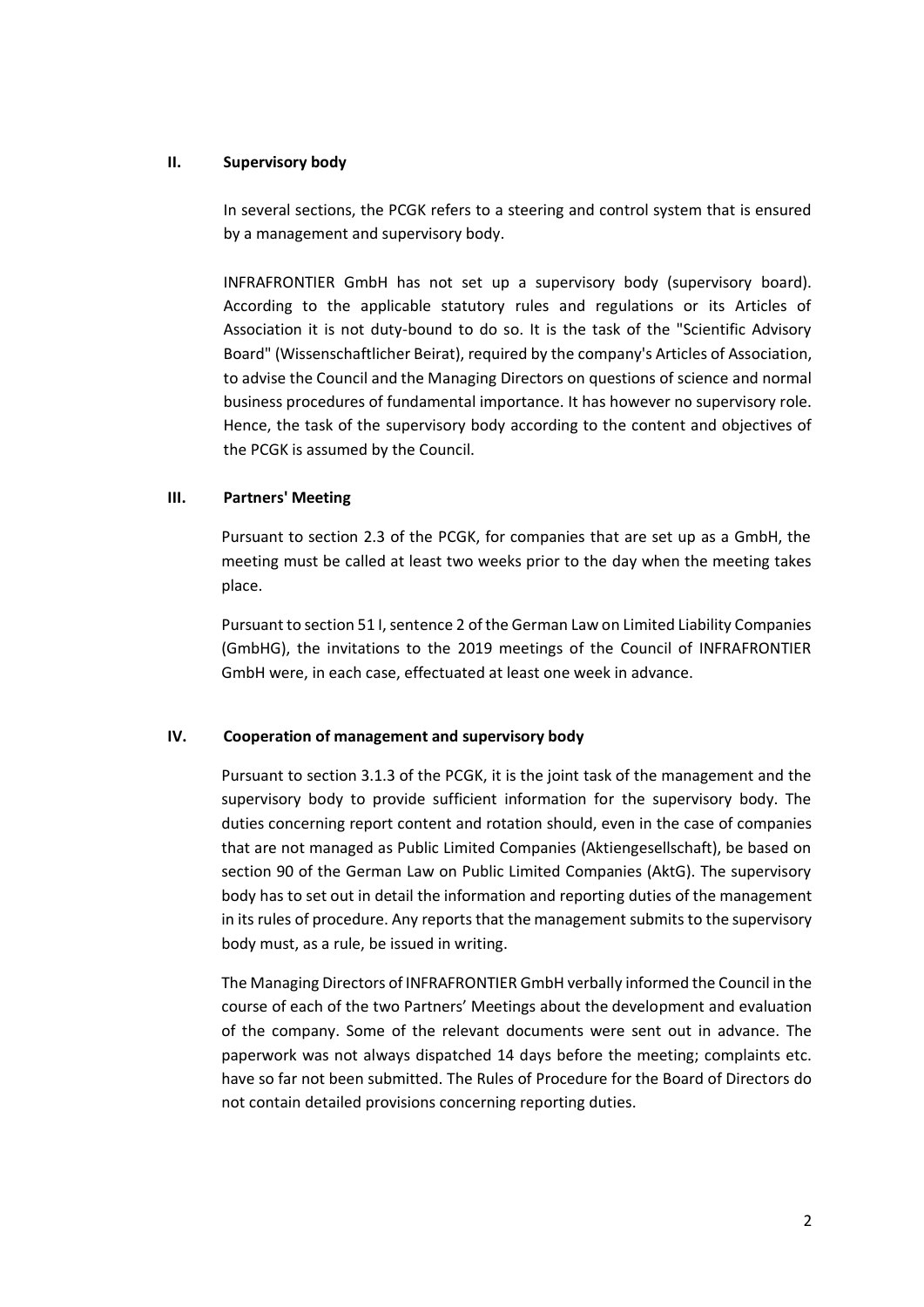# **V. Management**

1. Pursuant to section 4.1.3 the management is responsible for adequate risk management and risk control.

So far, neither a supervisory system nor a body for the prevention of corruption has been established.

2. Section 4.2.1 sets out that sole power of attorney must only be granted in justified, exceptional cases.

Such an exceptional modus operandi was justified in July 2014 when the then only employee of INFRAFRONTIER GmbH was given sole power of attorney. This power of attorney has been and still is limited to business transactions with a value less than 5.000€.

3. Pursuant to 5.1.2 of the PCGK, the first term of office for members of the management should be limited to three years. Furthermore, an age limit should be set upon the reaching of which members of the management should retire, and long-term succession planning should be ensured.

The first term of office of both, Scientific Managing Director of Infrafrontier GmbH and Administrative Managing Director was limited to three years. In view of INFRAFRONTIER GmbH being as the case may be only in existence for a limited time, it does not appear necessary to stipulate an age limit for the departure from Management despite the fact that such a modus operandi contradicts the statutory rules and regulations set out in the German General Equal Treatment Act (AGG); the same applies to succession planning.

## **VI. Supervisory body**

- 1. As INFRAFRONTIER GmbH is not obliged to form a supervisory body (= supervisory board), the recommendations concerning supervisory bodies set out in section 5 of the PCGK are not all complied with; there are, for example, no quarterly meetings of the shareholders in their function of members of the supervisory body; there are no procedural rules concerning the supervisory body, no chair, no committees set up by the supervisory body and no audit committee.
- 2. The meetings of the supervisory body shall, in accordance with section 5.1.4 of the PCGK, be chaired by its chair.

The meetings of the Council of INFRAFRONTIER GmbH have, since the election of the Council Chair, been called by him with support of the Head of General